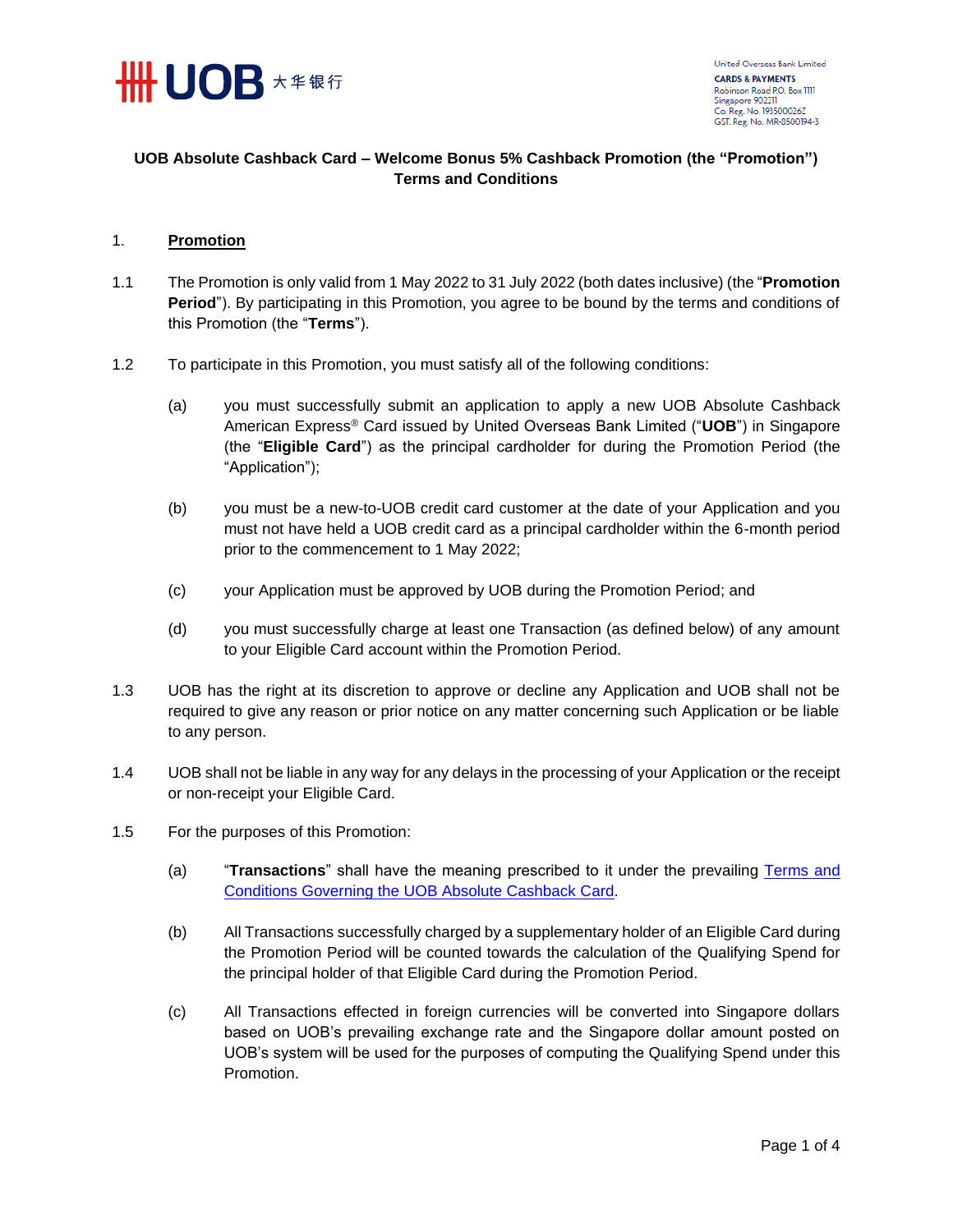

## **2. Bonus Rebate**

- 2.1 If you satisfy all of the requirements in these Terms, you shall be eligible to receive a cash rebate of 5% (equivalent to S\$150) on the first S\$3,000 worth of Transactions successfully charged to your Eligible Card within the Promotion Period which consists of:
	- (a) a one-time bonus cash rebate of 3.3% on Transactions successfully charged to your Eligible Card (the "**Bonus Rebate**"); and
	- (b) the base cashback of 1.7% on Transactions successfully charged to your Eligible Card and awarded in accordance with the prevailing [Terms and Conditions Governing the UOB](https://www.uob.com.sg/absolutetncs)  [Absolute Cashback Card.](https://www.uob.com.sg/absolutetncs)
- 2.2 The maximum Bonus Rebate amount that you may earn during the Promotion Period is capped at S\$99.00.
- 2.3 If you are eligible to receive the Bonus Rebate in this Promotion, the Bonus Rebate amount credited into your Eligible Card account by 31 October 2022 (or such other date as UOB may determine in its sole discretion).
- 2.4 The Bonus Rebate amount credited will be used to automatically offset the billed amount for your Eligible Card account in your next statement month. The Bonus Rebate cannot be withdrawn as cash, cannot be transferred to any other UOB credit card or debit card accounts or UOB accounts, and cannot be used to offset any minimum payment due, late payment charge, interest charges or any other fees imposed by UOB.
- 2.5 No advance or expedited crediting of the Bonus Rebate will be allowed.
- 2.6 The Bonus Rebate is strictly non-transferable, non-assignable and non-exchangeable.
- 2.7 UOB may substitute the Bonus Rebate with any item of equivalent or similar value, without prior notice or reason or being liable to any person.
- 2.8 Your Eligible Card account must, within six (6) months of the Eligible Card account opening date, must not be suspended, cancelled and/or terminated, in good standing, and conducted in a proper and satisfactory manner as determined by UOB in its sole and absolute discretion.

## **3. General**

- 3.1 The following persons shall not be eligible to participate in the Promotion:
	- a. individuals who are not principal cardholders of an Eligible Card;
	- b. individuals whose UOB account(s) is/are voluntarily or involuntarily suspended, cancelled, closed or terminated at any time;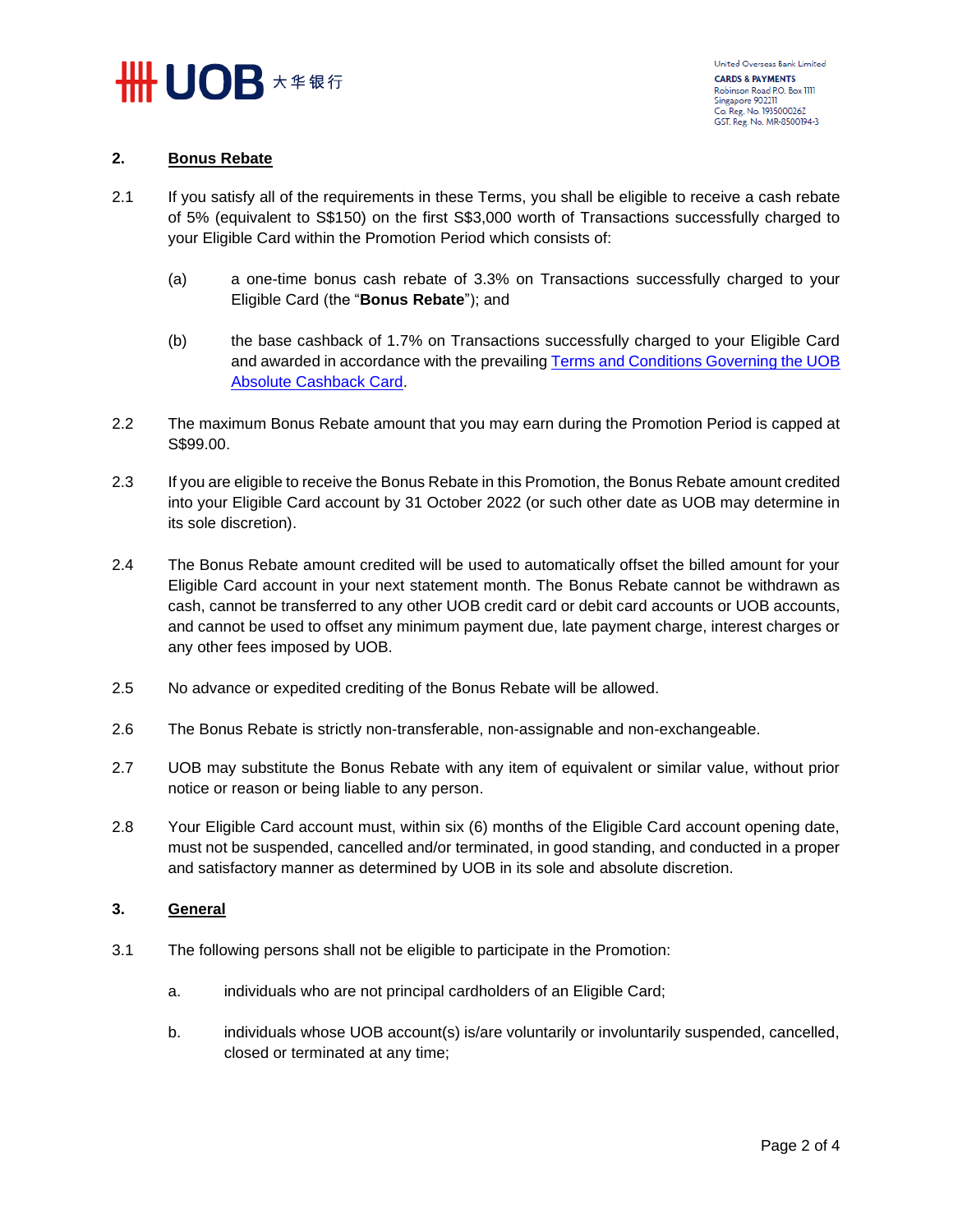

United Overseas Bank Limited **CARDS & PAYMENTS** Robinson Road P.O. Box 1111 Singapore 902211 Co. Reg. No. 193500026Z GST. Reg. No. MR-8500194-3

- c. individuals whose UOB account(s) is/are not active, valid, subsisting or in good standing or delinquent or unsatisfactorily conducted as may be determined by UOB at its sole discretion;
- d. individuals who are mentally unsound, facing legal incapacity or are incapable of handling their affairs, deceased, insolvent, bankrupt or have any legal proceedings (or any threat) of any nature instituted against them; or
- e. anyone whom UOB may decide to exclude, at its sole discretion, without any reason or prior notice at any time.
- 3.2 UOB will not be liable or responsible for any injury, loss or damage whatsoever or for any charge, cost or expense of any kind whatsoever suffered or incurred as a result of or in connection with the redemption or usage of the Bonus Rebate or participation in this Promotion. Without limiting the foregoing, UOB will not be liable or responsible for any undelivered, misdirected, corrupted, lost or delayed text or Eligible Card, transmission or transaction or any delay or failure in posting any transaction, or accessing any of UOB's online banking services or mobile banking services or third party applications, howsoever caused.
- 3.3 UOB has the absolute right and unfettered discretion to make decisions on all matters relating to or in connection with the Promotion, including but not limited to the determination of whether you have met all the requirements of the Promotion. UOB's decisions shall be final, conclusive and binding and no payment or compensation will be given. UOB shall not be obliged to give any reason or prior notice or enter into any correspondence with any person on any matter or decision relating to the Promotion.
- 3.4 If UOB determines that you are ineligible to participate in this Promotion or to receive the Bonus Rebate, UOB may in its sole discretion forfeit the Bonus Rebate, reclaim the Bonus Rebate or charge to and debit an amount equal to the value of the Bonus Rebate from any of your accounts with UOB without prior notice to you. If the monies standing to the credit of your accounts are insufficient to reimburse UOB, you shall immediately reimburse UOB for the value of the Bonus Rebate through such means as UOB may determine in its sole discretion.
- 3.5 The Terms shall be read in conjunction with the prevailing UOB Cardmember Agreement, the Terms and Conditions Governing the UOB Absolute Cashback Card and any other terms that may be relevant in connection with this Promotion (collectively the "**Standard Terms**"). In the event of any inconsistency between (i) the Terms and the Standard Terms, the Terms shall prevail to the extent of such inconsistency; and (ii) the Terms and any advertising, promotional, publicity, brochure, marketing or other materials relating to or in connection with the Promotion, the Terms shall prevail to the extent that such discrepancy relates to this Promotion.
- 3.6 UOB may, at any time and at its discretion terminate the Promotion and/or amend any of the Terms, and all persons shall be bound by such amendments.
- 3.7 Unless otherwise stated, this Promotion is not valid with other offers, privileges or promotions.